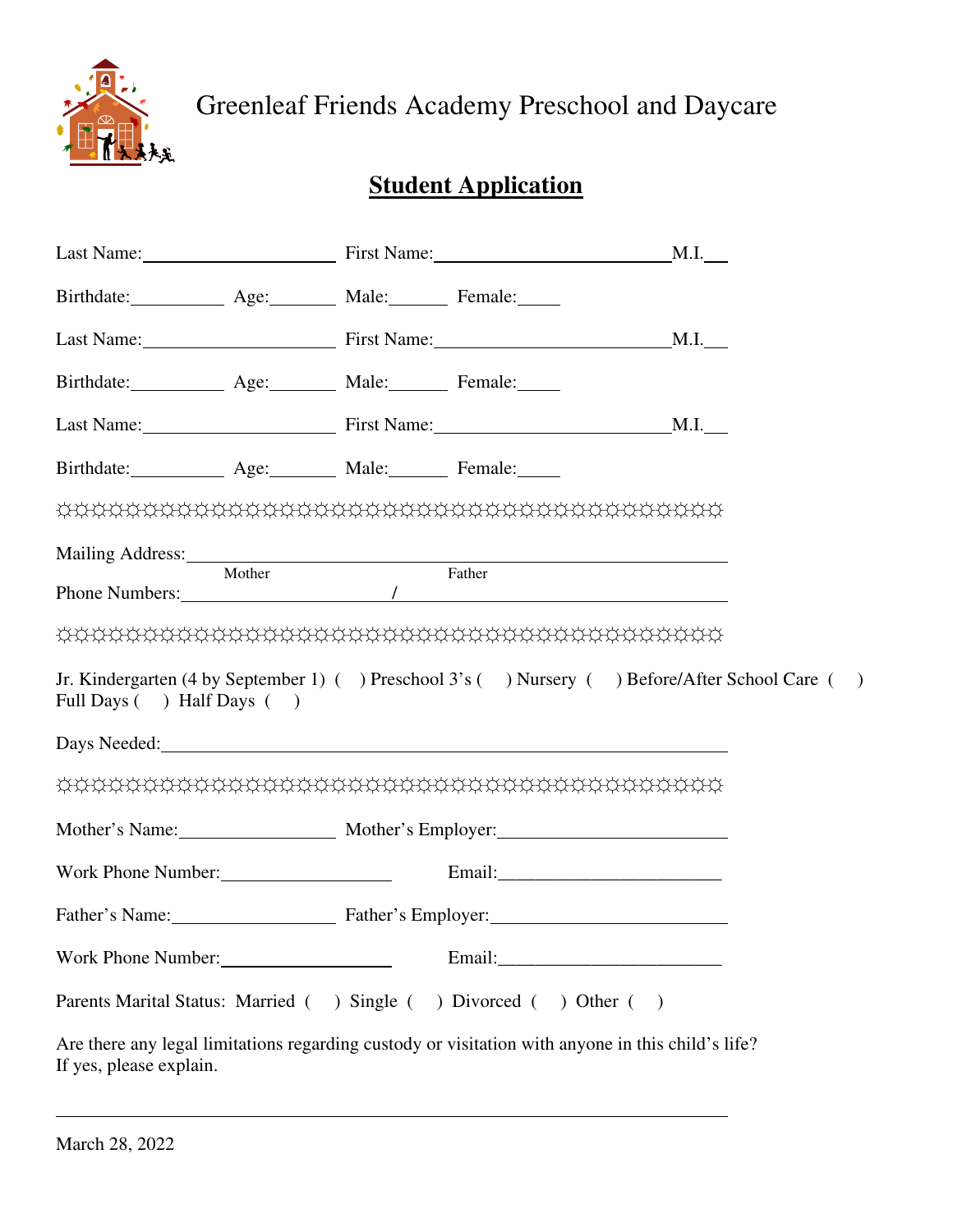## ☼☼☼☼☼☼☼☼☼☼☼☼☼☼☼☼☼☼☼☼☼☼☼☼☼☼☼☼☼☼☼☼☼☼☼☼☼☼☼

### CHRISTIAN COMMITMENT (To be filled out by parent or guardian)

Are either you or your spouse a Christian\_\_\_(Yes or No) If so, what is your relationship to Jesus Christ?\_\_\_\_\_\_\_\_\_\_\_\_\_\_\_\_\_\_\_\_\_\_\_\_\_\_\_\_\_\_\_\_\_\_\_\_\_\_\_\_\_\_\_\_\_\_\_\_

| Do you take your child(ren) to weekly meeting/worship services? _____(Yes or No)                                                                                                                                               |  |  |  |  |
|--------------------------------------------------------------------------------------------------------------------------------------------------------------------------------------------------------------------------------|--|--|--|--|
|                                                                                                                                                                                                                                |  |  |  |  |
|                                                                                                                                                                                                                                |  |  |  |  |
|                                                                                                                                                                                                                                |  |  |  |  |
|                                                                                                                                                                                                                                |  |  |  |  |
|                                                                                                                                                                                                                                |  |  |  |  |
| Preschool or Daycare previously attended:                                                                                                                                                                                      |  |  |  |  |
| How often attended:                                                                                                                                                                                                            |  |  |  |  |
| What were some of child's favorite activities?___________________________________                                                                                                                                              |  |  |  |  |
|                                                                                                                                                                                                                                |  |  |  |  |
| Primary form of correction at home: 1000 metal was a material contract of the state of the state of the state of the state of the state of the state of the state of the state of the state of the state of the state of the s |  |  |  |  |
| Has child had behavior problems at previous school or in other social environments? If yes, please explain.                                                                                                                    |  |  |  |  |
| and the control of the control of the control of the control of the control of the control of the control of the                                                                                                               |  |  |  |  |
| Allergies: New York Contract the Contract of the Contract of the Contract of the Contract of the Contract of the Contract of the Contract of the Contract of the Contract of the Contract of the Contract of the Contract of t |  |  |  |  |
| Medical Issues:                                                                                                                                                                                                                |  |  |  |  |
| Current Medications:                                                                                                                                                                                                           |  |  |  |  |
| <b>Emergency Contacts and Release Authorization</b>                                                                                                                                                                            |  |  |  |  |

I give permission for my child to be released to the following individuals:

 $\overline{a}$